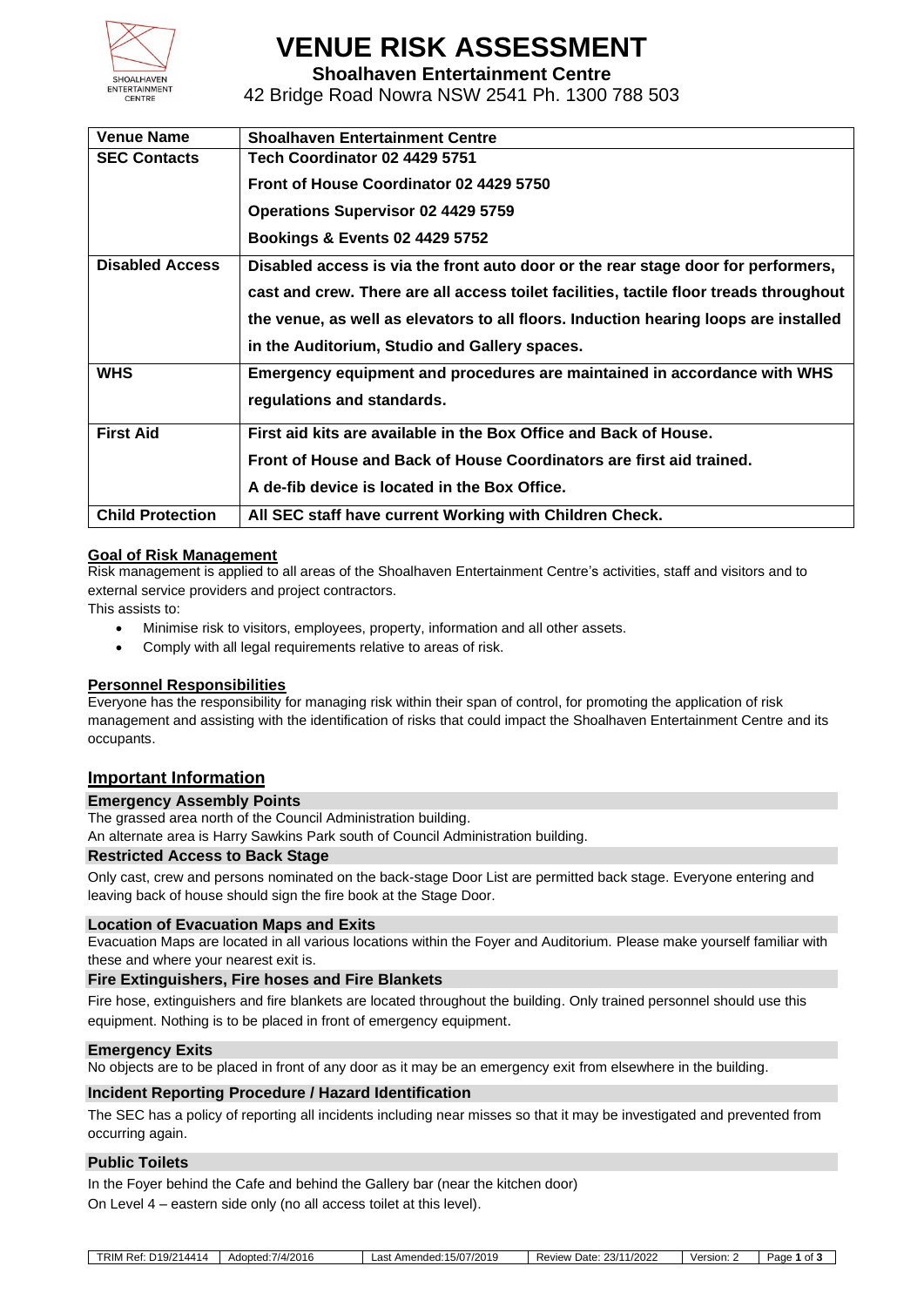

# **VENUE RISK ASSESSMENT**

**Shoalhaven Entertainment Centre**

42 Bridge Road Nowra NSW 2541 Ph. 1300 788 503

## **RISK MANAGEMENT**

| <b>Risk</b>                                | <b>Controls</b>                                                                 | <b>Revised</b><br><b>Risk</b> |  |  |  |  |
|--------------------------------------------|---------------------------------------------------------------------------------|-------------------------------|--|--|--|--|
| Hazard - Serious injury to public or staff |                                                                                 |                               |  |  |  |  |
| Motor Vehicle                              | The access road to the Entertainment Centre is shared pedestrian zone           |                               |  |  |  |  |
| Accident                                   | with appropriate signage. Patrons to exercise caution in using this area.       | Low                           |  |  |  |  |
| Falls                                      | All railings and stairs comply to WHS regulations.                              | Low                           |  |  |  |  |
|                                            | Covered footwear must be worn at all times.                                     |                               |  |  |  |  |
| Fire                                       | No smoking is permitted within 10m of the Shoalhaven Entertainment              |                               |  |  |  |  |
|                                            | Centre.                                                                         |                               |  |  |  |  |
|                                            | Fire alarms and smoke detectors are installed in the building.                  | Low                           |  |  |  |  |
|                                            | Fire extinguishers and fire hoses are available for emergency use.              |                               |  |  |  |  |
|                                            | A Fire Evacuation Plan is in place for the SEC.                                 |                               |  |  |  |  |
| Noise Levels                               | Noise levels are monitored and adjusted to a safe level as per guidelines.      | Low                           |  |  |  |  |
|                                            | <b>Hazard - Workplace Health and Safety Procedures</b>                          |                               |  |  |  |  |
| WHS procedures -                           | The Shoalhaven Entertainment Centre is routinely inspected, and                 |                               |  |  |  |  |
| Inspections                                | maintenance is conducted as needed.                                             | Low                           |  |  |  |  |
|                                            | Regular inspections occur for sprinkler systems, hose reels, fire               |                               |  |  |  |  |
|                                            | extinguishers, elevators and other equipment.                                   |                               |  |  |  |  |
| Evacuation                                 | Evacuation procedures and egress points are clearly displayed throughout        |                               |  |  |  |  |
|                                            | the venue.                                                                      | Low                           |  |  |  |  |
|                                            | Evacuation will be conducted by qualified Entertainment Centre staff and all    |                               |  |  |  |  |
|                                            | instructions issued by Entertainment Centre staff should be adhered to.         |                               |  |  |  |  |
| <b>Fire Exits</b>                          | All fire exits are clearly marked.                                              | Low                           |  |  |  |  |
|                                            | Positions of emergency exit diagrams are displayed throughout the venue.        |                               |  |  |  |  |
| <b>Disabled Access</b>                     | Specific procedures are in place to assist people with disabilities in entering |                               |  |  |  |  |
|                                            | the venue, being seated in the Auditorium or Studio in designated seating,      | Low                           |  |  |  |  |
|                                            | and in leaving the premises.                                                    |                               |  |  |  |  |
| Lighting                                   | External lighting at night is provided outside the Entertainment Centre and     | Low                           |  |  |  |  |
|                                            | car parks                                                                       |                               |  |  |  |  |
| Electrical                                 | All electrical equipment bought into the Shoalhaven Entertainment Centre        |                               |  |  |  |  |
| Equipment                                  | must be tested and tagged.                                                      | Low                           |  |  |  |  |
|                                            | We can arrange testing and tagging of your electrical equipment.                |                               |  |  |  |  |
| Hazard - Inappropriate Behaviour           |                                                                                 |                               |  |  |  |  |
| Alcohol abuse                              | Staff at the SEC are RSA trained and qualified                                  |                               |  |  |  |  |
|                                            | The SEC has an alcohol management plan.                                         | Low                           |  |  |  |  |
| Drug Abuse                                 | No illegal drugs are to be used at the SEC. Anyone found using illegal          |                               |  |  |  |  |
|                                            | drugs will be asked to leave the premises.                                      | Low                           |  |  |  |  |
| Child abuse/sexual                         | Child protection measures are integrated at all levels of the organisation.     |                               |  |  |  |  |
| assault                                    | Working with children checks are completed by all SEC staff.                    | Low                           |  |  |  |  |
| Physical & Verbal                          | There is zero tolerance for physical or verbal abuse - respect for others is    |                               |  |  |  |  |
| abuse                                      | conveyed through all activities and behaviour controls.                         | Low                           |  |  |  |  |
| Bullying &                                 | Bullying is not acceptable behaviour at the SEC - this includes verbal,         |                               |  |  |  |  |
| harassment                                 | physical, exclusion and inappropriate use of digital technologies.              | Low                           |  |  |  |  |
| Malicious Damage                           | The infrastructure at the SEC is to be enjoyed, respected and protected -       | Low                           |  |  |  |  |
|                                            | any malicious damage caused will be charged to the hirer.                       |                               |  |  |  |  |
| Theft                                      | CCTV is installed throughout the SEC, however good control of your              |                               |  |  |  |  |
|                                            | belongings is always the best protection.                                       | Low                           |  |  |  |  |